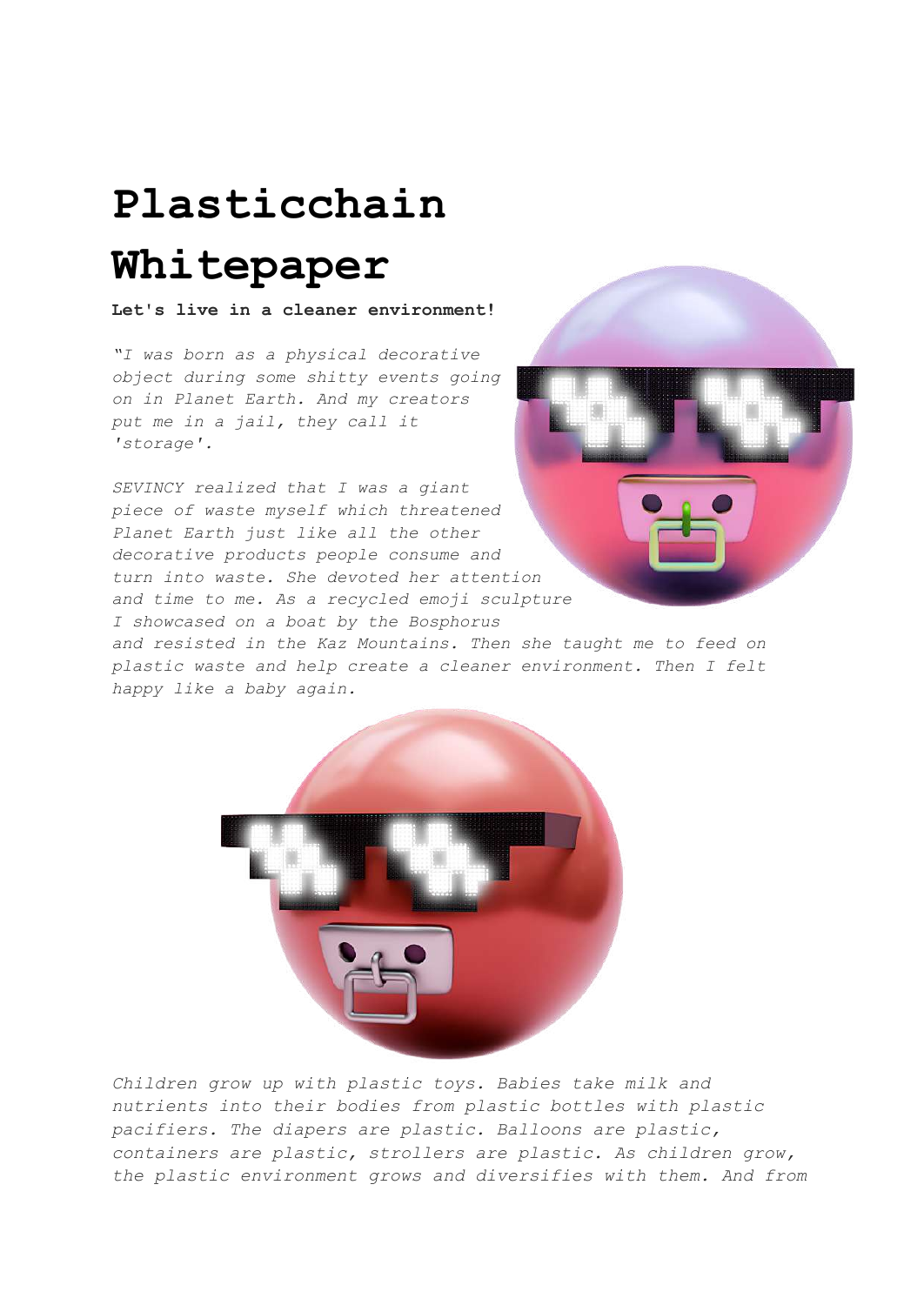*that plastic, continents form in the ocean. Then the plastic algae introduces the plastic into the chain of life. Some living things now have cells mixed with plastic. Today, there is no geographical region left unaffected by environmental disasters. Extreme rains, floods, extreme temperatures, drought, fires… Authorised institutions and boards of the world claim that these conditions were created by man. Unfortunately, humanity does not want to believe that these things are caused by the climate crisis. The point we have reached is such a point that we must achieve everything we need to do with lightning speed. Industries contain important stakeholders making efforts in this regard. I strongly believe that this accelerating effect can be achieved with "art".*

*Now as a big baby, I have a responsibility for this planet: My job is to clean up the plastic waste that humans constantly create. The more I eat, the better it will be for the Earth." -*Pimoggy

Mixed media giant emoji sculptures, which contribute to the production of tokens by eating plastic waste, are designed to collect wastes in a way that creates a circular economy, with the mission of creating a cleaner environment, and to give people a new way of behaviour in a playful way.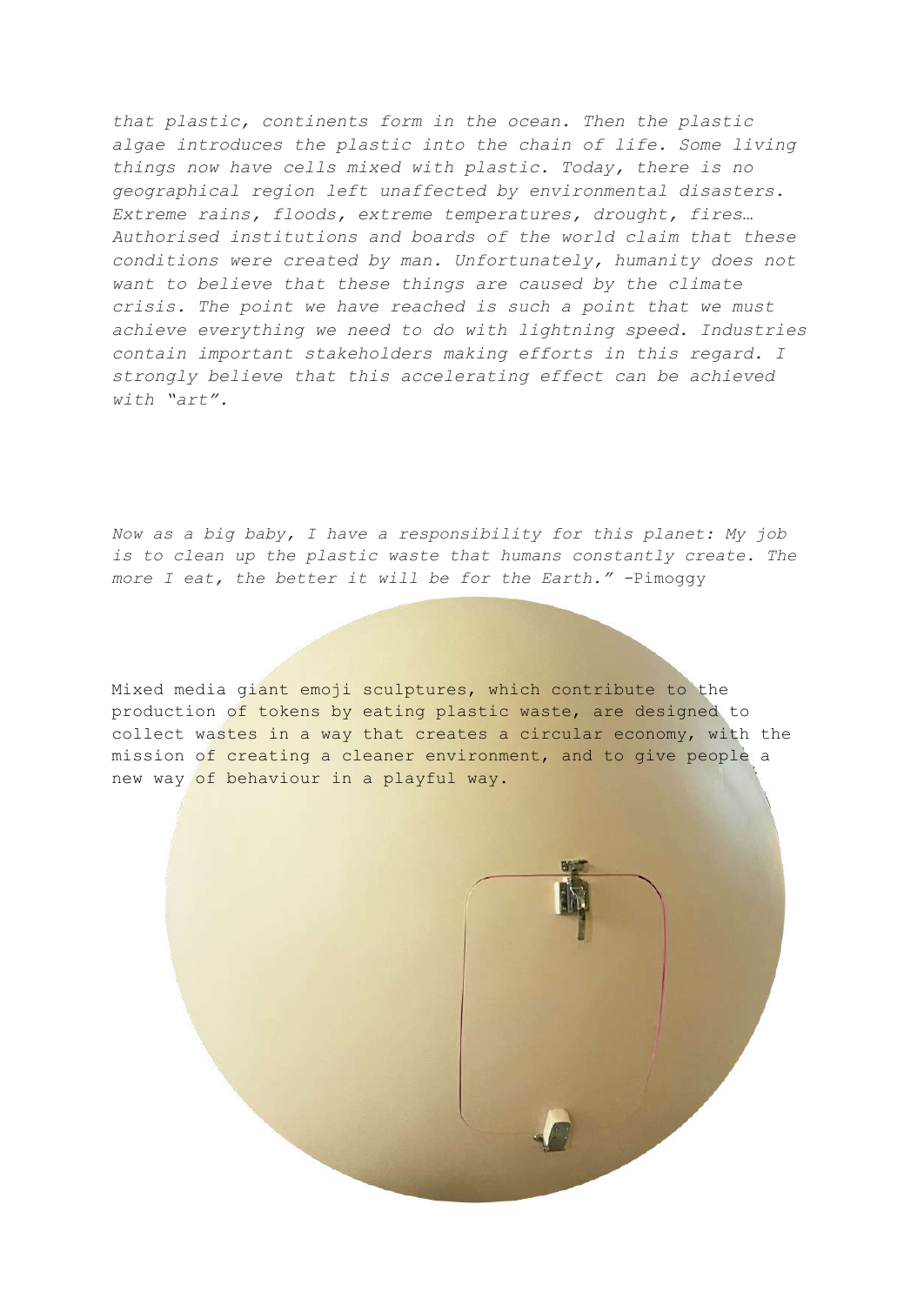These 180x180 cm sized PIMOGGY Plastic Miners will be placed in public or private spaces and become a piggy bank for plastic waste as living figures eating plastic. Miners that will serve Plasticchain will be a new age technology and will be equipped with functions that will combine art with technology (AI-AR). The project, which will be self-financing with the sale of NFTs in the marketplaces, aims to spread as a public art work with an AR game-supported application. Pimoggies will begin to appear in places such as parks, beaches, parking lots, shopping malls, residences, hotels, factories, collective work areas, living spaces, and will spread throughout the cities. They will be emptied by 'verified miners' and collected for recycling every day.



Plastic packs everything a person needs from birth to death. A new continent has emerged in the world from these wastes. For example, there is an organic recycling system in Turkey. There are people on the streets who make a living from recycling. We respect them. We will reach them out and involve them into the system as 'verified miners'. They will collect 'clean plastic wastes' in an easy way through from Plastic Miner Emojis and sell them to plastic recycle centres. So they can get daily income more easily. Here are some articles and news about the subject:

#### *Plastic, Plastic, everywhere*

*In the last quarter century, advances in technology and living standards have lifted more than a billion people out of poverty. While economic growth reduces poverty, it also increases the consumption of everyday items, from toothbrushes to building materials. Cheap plastics have been key to raising living standards,*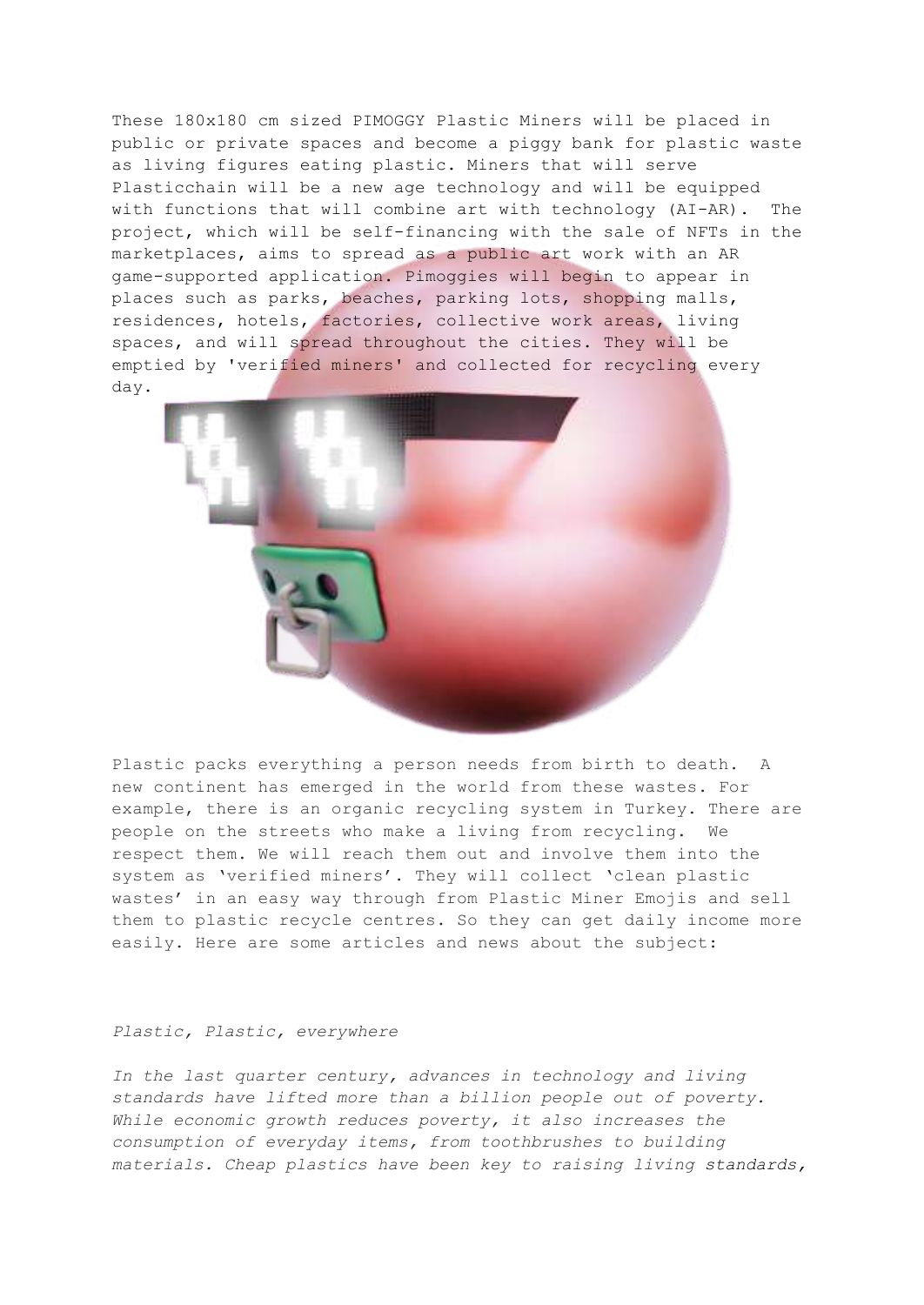*making products from lateral flow tests for COVID-19 to cars cheaply accessible to more people. Bio-based and sustainable plastics are currently expensive compared to those made from fossil fuels. To accelerate the transition to a truly circular plastics economy, a sustainable recycling solution for end-of-life plastic products, as well as a market for them, needs to be developed*.

*What small changes are you making to move towards a more sustainable life? You can start by thinking about how to start sorting your plastics for recycling. Find out if recycling is done in the area you live in. Baby steps. Little by little, a little too much.*



*The key is for everybody to move into a circular economy. Problem is you can't get there overnight, there is no clear cut roadmap that works for all, and there are still all the plastics that are already here.*

*In some circles, it is argued that the plastic problem is even more widespread than the carbon problem the world has been tackling. At least, it is said, there were some regions in the world that were not producing any carbon if they didn't have the utilities and technology. Plastics are there in the hands of the poorest of the countries and villagers, to the most affluent presidents and royalty. It's found in the deepest point of the ocean, the highest point on the planet, in the Sahara desert, and everywhere in between. It is definitely both an item with purpose and a problem that globally connects every single one of us.*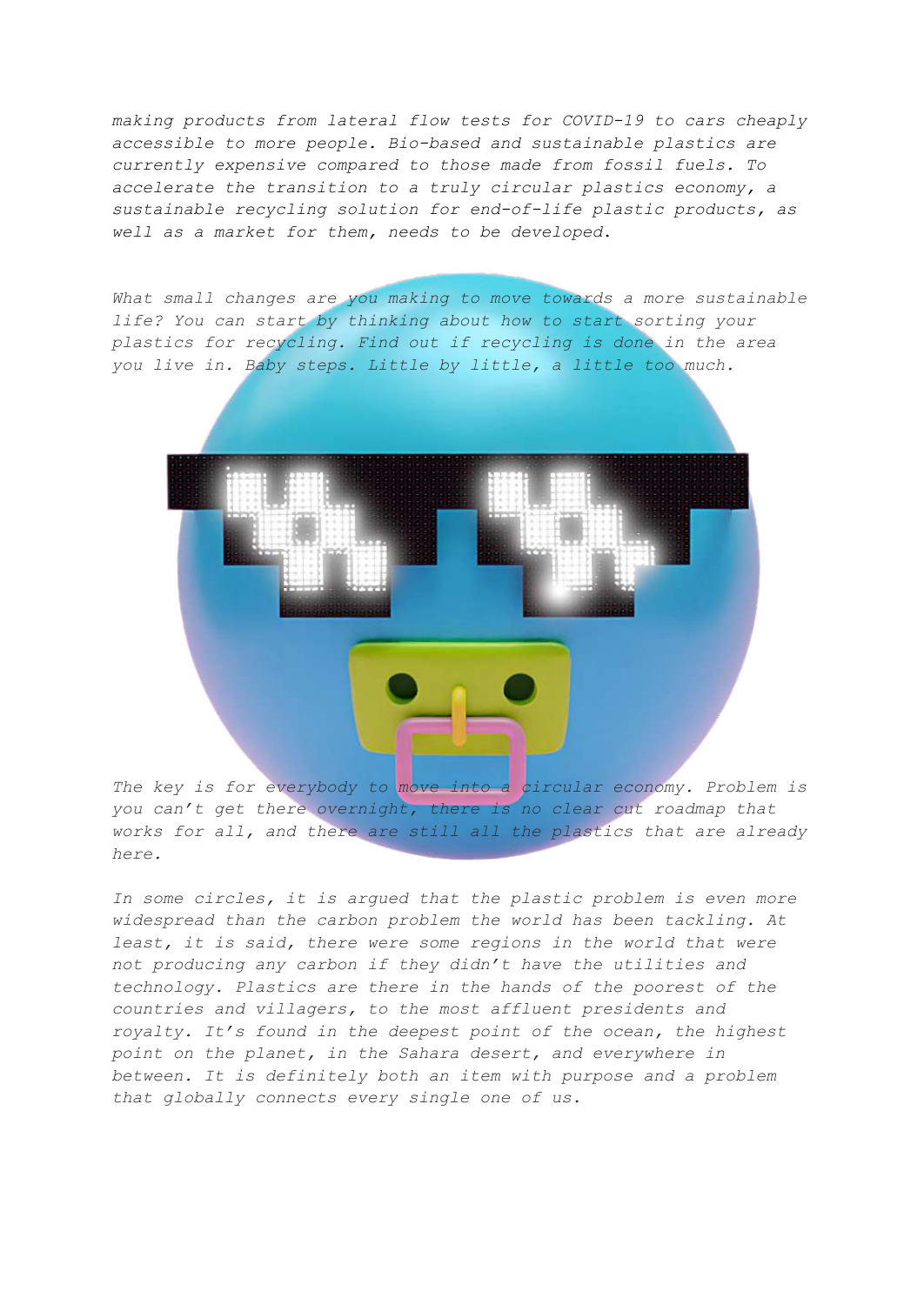*Measure & Report*

*Measuring is a category of its own. It applies to all players across the board. It's not a solution but a necessary first-step to making a difference. "You can change what you measure." There is an electric meter - why not a waste meter?*

*Between 1950 and 2015 the world went from producing 8Million Metric Tons (MMT) to 380 mmts and topped off 2018 at 415mmts. The total production rate in 1950 is now equal to just the annual leakage into the ocean - that's equal to the weight of two Empire State Buildings per month, 24 per year. The number is so large and the million metric ton unit is so foreign to 99.9% of the population that nobody can really comprehend what this means. Everybody has the idea that "somebody has an eye on it." In reality, they don't.*



*Invest in Local Recycling Infrastructure Globally. As understood in the last Cop26, countries DO NOT have the capacity and ability to recycle their own recyclables! Developed countries still do not know how to deal with it.*

#### *Invest in waste capture technologies*

*Whether on land, near shore, open ocean or seabed the world has a LOT of plastic waste it needs to deal with that is already here. Given this situation, there is much room to develop technologies to capture plastics and turn them into a resource while cleaning up the environment. From mining landfills to beach-cleanups, and investing in nearshore solutions to picking up the waste at depths, all are important. Every bit of the plastic that is left in the environment releases toxins into our air and water. And last but not least - create collaborations!*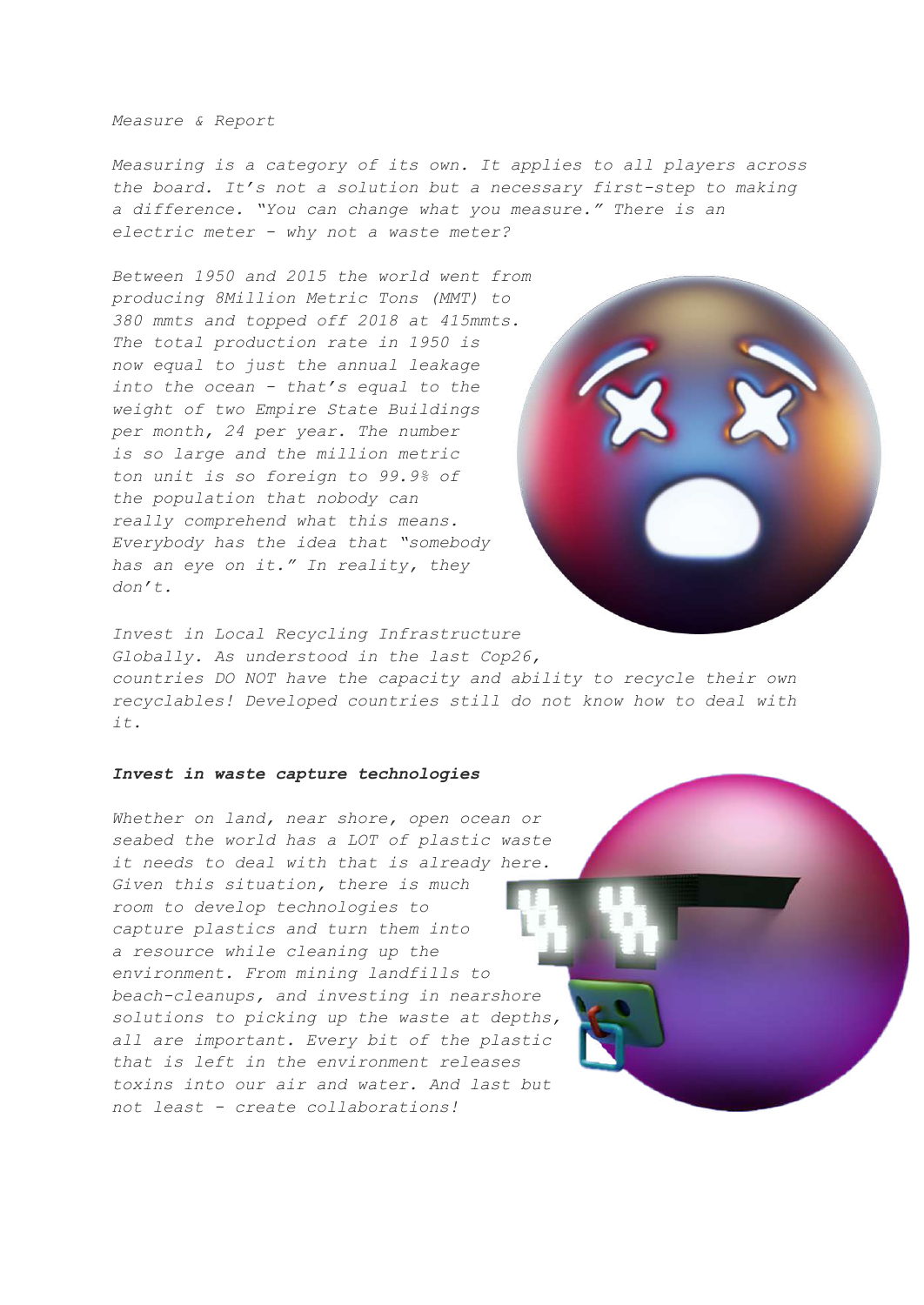*Given the technologies developed over the years the cost of producing new plastic is minimal. For recycled plastics — the cost of collections, cleaning, sorting, and manufacturing itself is added to the equation. Labor costs, machinery, taxes etc. all add up to increase the cost of recycled plastics.*

*Lately with increasing awareness about plastic's environmental and health threats public perception about recycling is hopefully changing. Increase in recycling rates is a must to ensure that we are capturing the material before it becomes an environmental hazard. In turn, this means wider use and availability of recycled plastics.*



*Benefits of recycled plastics*

- *- Creates jobs in waste management, recycling, municipalities (creating programs to improve collections and processing etc.) and manufacturing.*
- *- Reduces the environmental cost of using plastics by reducing the amount of new/raw petroleum required and by reusing a toxic resource already created.*
- *- Keeps plastics away from landfills, environment, and oceans.Captures a valuable resource (oil/petroleum).*

*One con that is always highlighted, by the plastics industry, is the carbon footprint and energy consumption of recycling plastic is higher than creating new plastic. In a one on one comparison this might be true — and still a short sighted argument. The*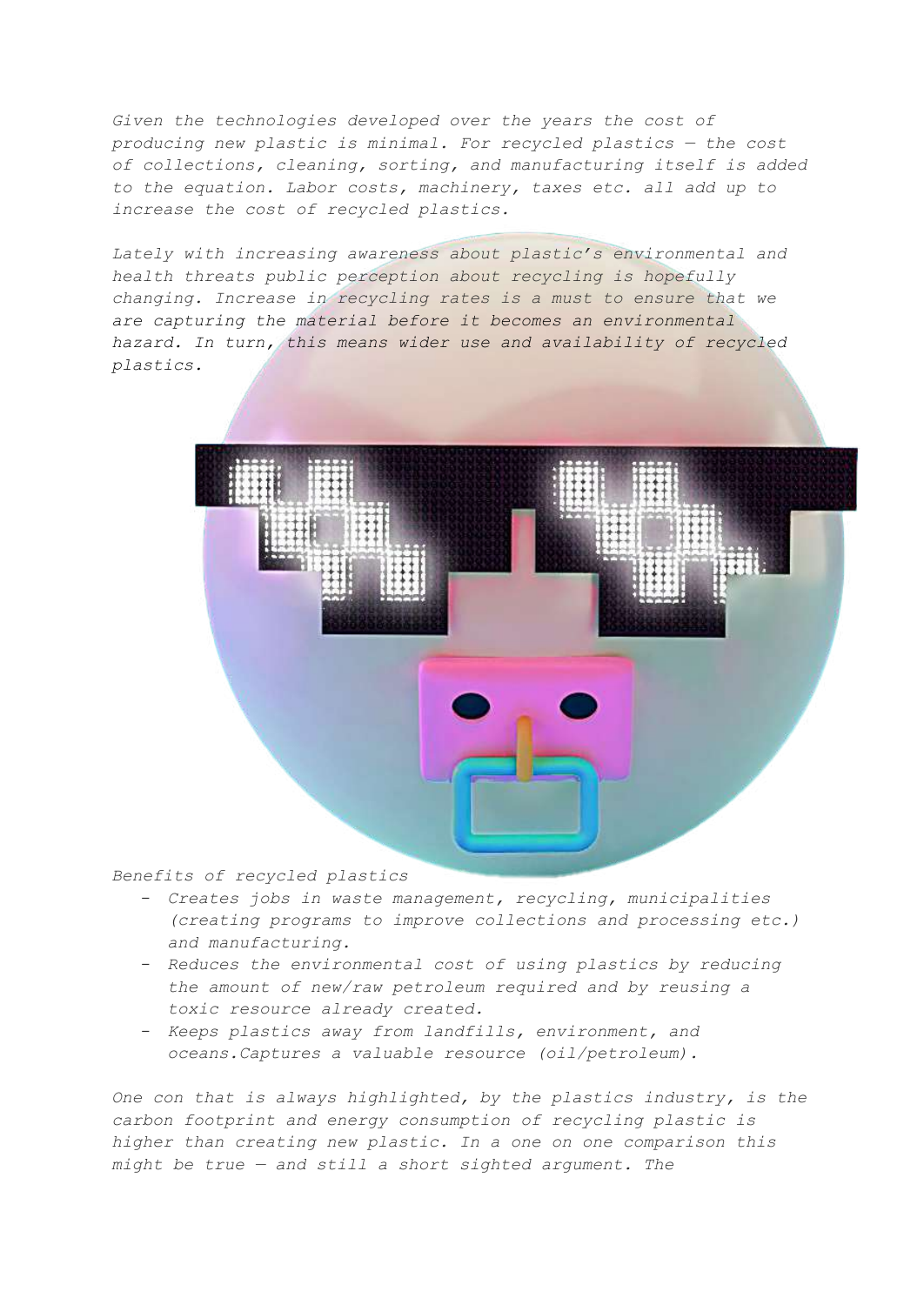*environmental footprint of discarded, non-recycled plastic is higher than any other consumer product. There is a missing component in recognizing the life-cycle of any plastic product- they assume there is an "end" to the harm discarded plastics cause. They do not disappear and they pose too many risks and cause environmental damage.*

*Now with rising awareness about plastic challenges the world and planet are facing, more and more consumer goods companies are looking to incorporate recycled plastics into their supply chain, products, and processes. Pilot projects that use innovative data collection to encourage recycling and responsible waste management are underway in Argentina, India and the U.S.*

For the rest of the articles: [BeNatural](https://medium.com/benatural-world)



*Even Garbage Is Using Blockchain Now*

*Pilot projects that use innovative data collection to encourage recycling and responsible waste management are underway in Argentina, India and the U.S.*

*Where does our trash go after it leaves the curb? There's no easy answer. Most plastics and other waste aren't recycled; instead, they end up in landfills — or worse. But their journey is often difficult to track. There are*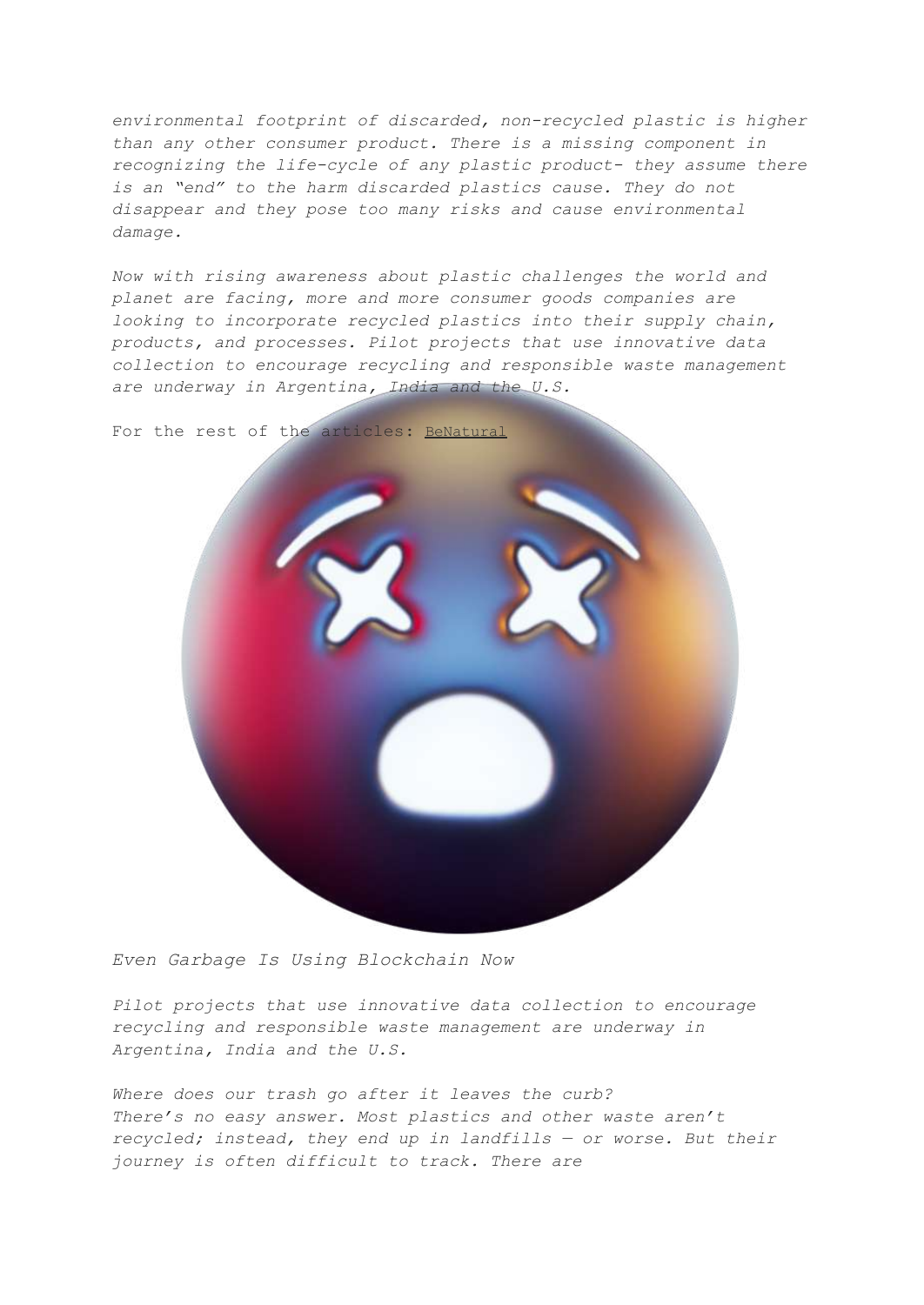*billions of moving parts along the chain, including collectors, processing centers and even many types of refuse. Pilot projects in the U.S. and abroad are trying to add accountability to this process with the adoption of blockchain technology that will allow both waste managers and citizens to peer into garbage collection with a more all-seeing eye. Blockchain, a decentralised ledger for linking information, can handle vast amounts of data and is often deemed immutable, as it is very difficult to alter completed digital entries. It underpins various cryptocurrencies, including the now-surging Bitcoin, and has become the cornerstone of*

*Web 3.0 — the next, post-Big Tech phase in the evolution of the internet. Though many of its applications are in early developmental stages, blockchain is being used to innovate fields from banking and real estate to art and now, waste management.*

*Crypto for Trash*

*In Campo Viera, a town in northeastern Argentina, an entrepreneur named Ivan Zubilewicz has created a cryptocurrency that he hopes will improve local waste collection. Like Bitcoin and other leading cryptocurrencies, JellyCoin — scheduled to be released locally this month — is built on a blockchain.*

*Zubilewicz says he has long sought ways to shift human behaviour for the planet's benefit; when he came across blockchain technology in 2015, he says, it was "like a divining rod." He realised what was possible, namely a waste-collection incentive. "The idea sort of came from this desire to look at people's habits, to change the way that people interact with the resources they're using," Zubilewic says..*



*developed. Still, Campo Viera will soon be adopting JellyCoin in a limited capacity, one that will facilitate waste collection.*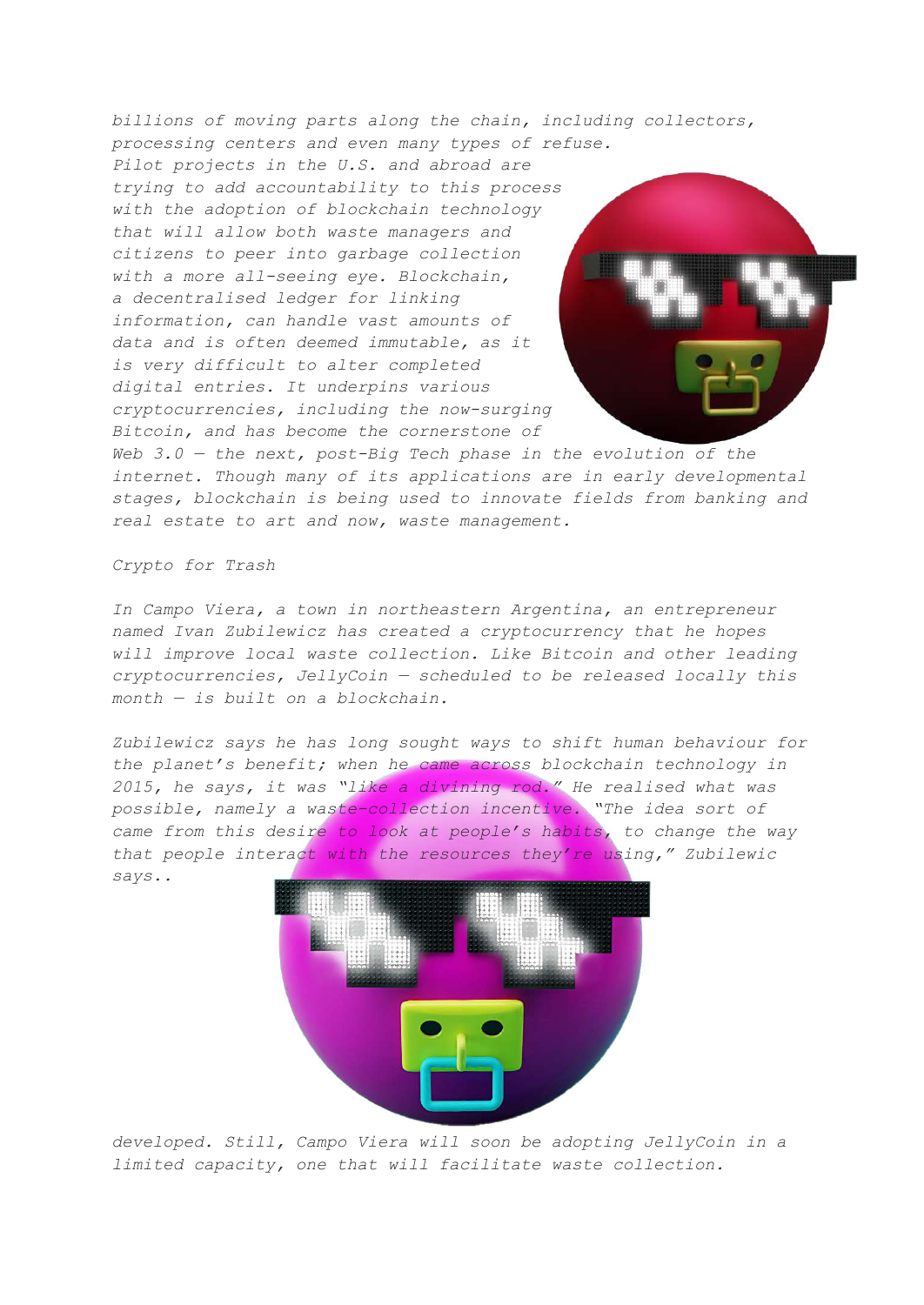*Some waste collection in the country is done by cartoneros — people who sort garbage, including cardboard and plastic for recycling, which they bring to centers. JellyCoin, soon to be issued to collectors though an app, would provide compensation for this citizen waste collection, including for how far collectors have traveled. Zubilewicz says that JellyCoin would be used at first to make certain payments to the city, such as for real estate taxes, and potentially for a wider spread of transactions in the future.*

#### *QR Code Cleanup*

*Other blockchain-driven waste projects are looking to have a broader reach. RecycleGO, a five-person startup based in New York, is targeting communities around the world. The company aims to integrate software and technology into recycling, evolving it beyond what Chief Executive Officer Stan Chen calls a "very antiquated industry." Chen nos a disparity: The world produces 400 million tons of plastic a year but can only recycle a small fraction. As a second-generation recycling professional, he believes change must be systemic and sweeping.*



*"What the world needs is scalable solutions, broad scalable solutions in terms of tracking, in terms of attaching data to human activity, in terms of really allowing social impact behavior to be monitored, measured and credited," Chen says.*

*This month, RecycleGO will be gauging, through a series of projects, what might be broadly possible with blockchain. In Miami, the company has plans to oversee a beach cleanup. QR codes on plastic bottles will be scanned, and bottles will be added to and tracked on a blockchain as they are broken down into raw materials and turned into merchandise.*

*RecycleGO also plans to roll out a similar, larger effort in Nigeria. Plastic bottles and the bales into which they are bundled will receive QR codes. When scanned, these codes will disclose the chain of custody as the materials move through recycling. In Ghana, blockchain will be used to track fishing nets lost in the ocean,*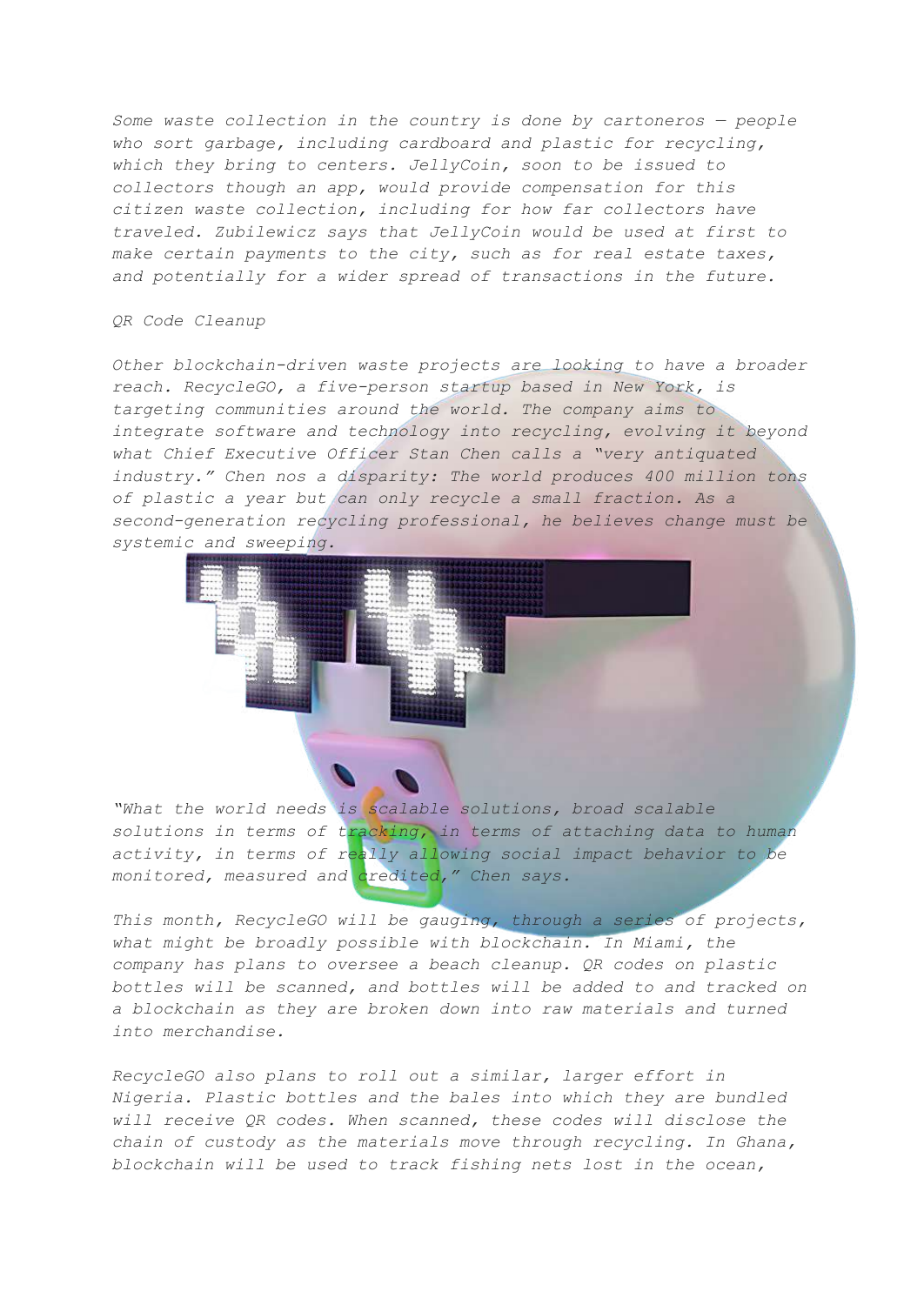*called ghost nets, as they are collected, baled, and turned back into nylon nets.*

*Like Zubilewicz in Argentina, Chen hopes to change human behavior. Like Reddy in India, he believes that more data — linked, organized, and protected via blockchain — can streamline waste collection. Putting recyclables on-chain, he says, is a giant step toward a new, better system of recycling — one that might allow industry leaders to imagine more efficient systems.*

*"Once we build an ecosystem, then we can really start building a community that changes how we look at plastics, single-use plastics, and what we do after we use it," Chen said. The ultimate goal, he says, is "100% recycling" - with a boost from blockchain.*

*For the rest of the article:* [garbage-is-using-blockchain-now](https://www.bloomberg.com/news/articles/2021-03-18/even-garbage-is-using-blockchain-now)

*Decentralized Sustainability Beyond the Tragedy of the Commons with Smart Contracts + AI. Can we scale human economic cooperation with trustable*

*machines?The advent of cryptocurrencies allowed us to implement incentives in the highest level of granularity imaginable — up to a single bit. This paradigm shift allows us to think outside the box, scaling and connecting incentives with data in ways never seen before.*

*AI smart contracts leverage this new kind of programming. They are machine learning algorithms with blockchain-based business logic or in other words, an analytical machine that can guide human behaviour via designed incentives.*

### *The Tragedy*

*Deforestation, overfishing, wildlife extinction. Why do we treat common resources with such ruthlessness that not only leaves us and everyone else but also future generations to suffer from the consequences?*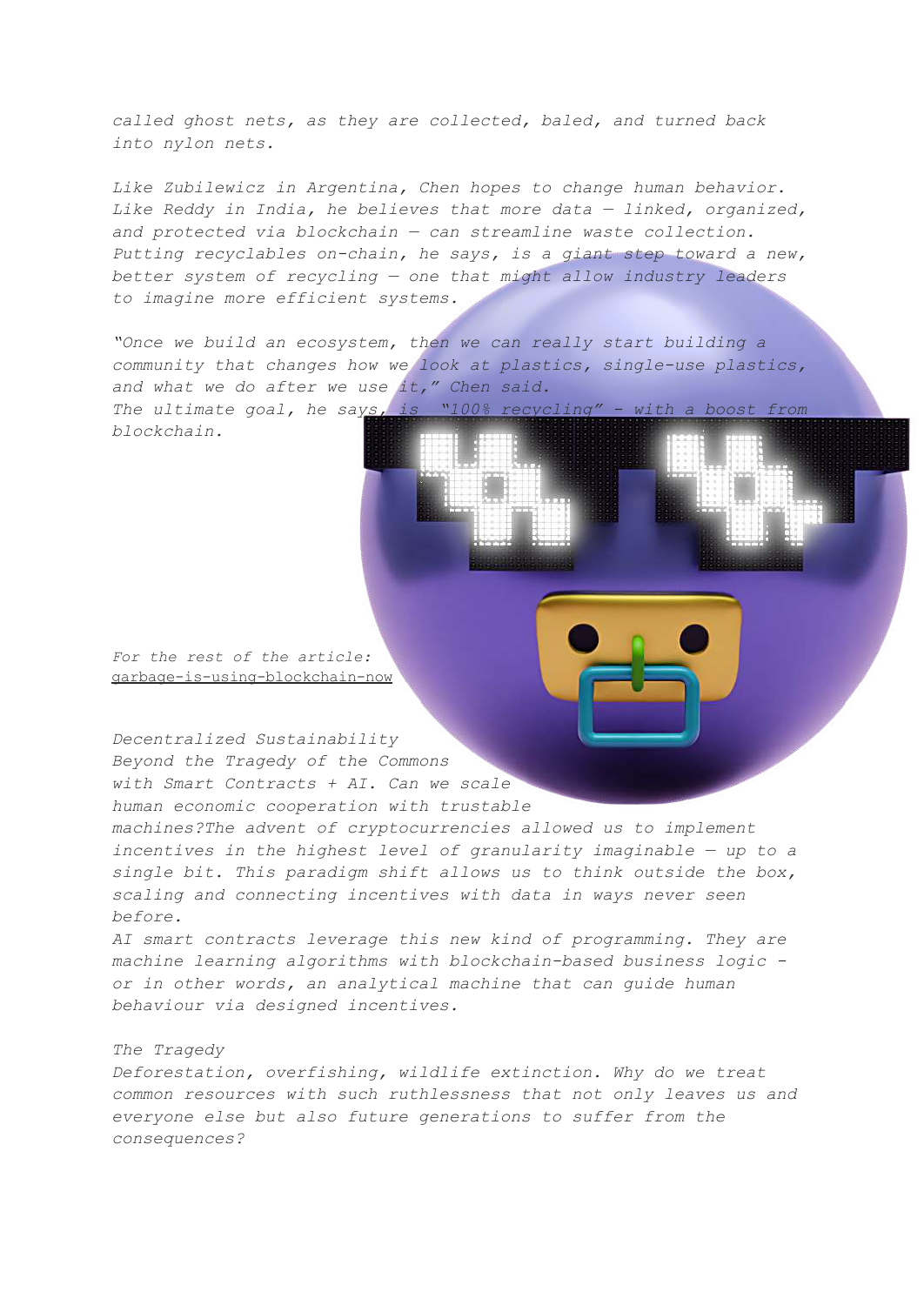*"Therein is the tragedy. Each man is locked into a system that compels him to increase his herd without limit — in a world that is limited. Ruin is the destination toward which all men rush, each pursuing his own best interest in a society that believes in the freedom of the commons" (Hardin 1968, p. 1,244)*

*Hardin explains in his, now famous, article "The Tragedy of the Commons" that men, acting in their own self-interest, inevitably will deplete shared resources because they gain a substantial benefit in the short-term while negative consequences are shared among the whole group.*

*Blockchain-based Mechanism Design*

*One of the most fascinating opportunities about the rise of smart contracts is that we now have accessible tools to efficiently engineer economic incentives in a cheap and scalable manner, thus democratizing mechanism design. This is truly powerful as, by distilling (crypto) incentives into code, we are now able to treat economics simply as software — allowing us to quickly prototype, beta test and iterate on "economies". Let's see why this particular class of smart contracts indeed implement (or at least approximate) Ostrom's design principles:*



*A digital membership determines clear group boundaries and can be implemented by simply owning a "coin". Membership models motivate people to cooperate with each other by lowering their fear of being exploited (they can simply sell their coin and leave the group). However, there is an incentive to stay in the group as coins can provide you with access to either a natural common resource or/and*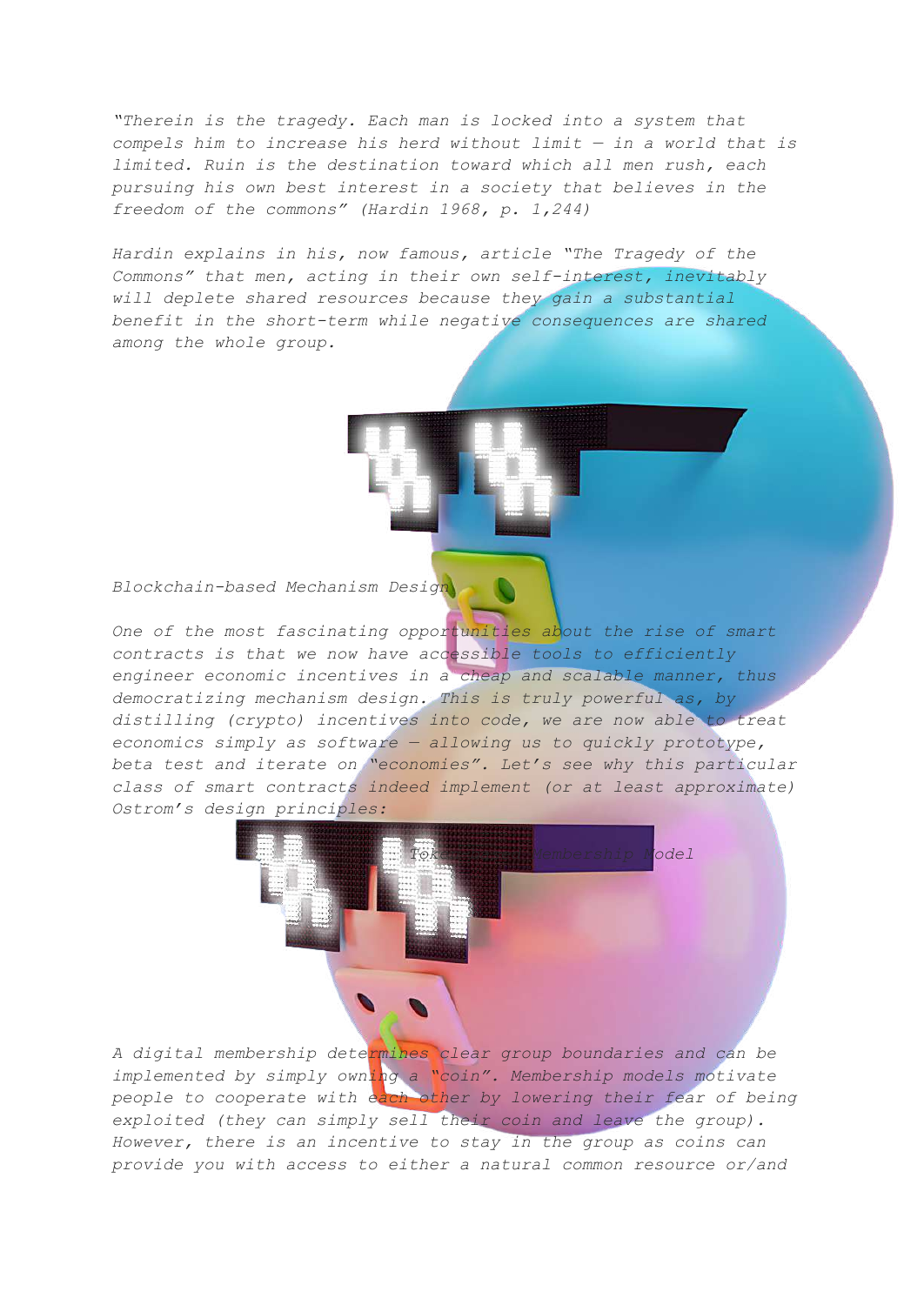*valuable group benefits (e.g. a shared and easy-to-access marketplace, more decision power, additional income, etc.).*

*Decision Making with Blockchain Governance …*

*Smart contracts enable fast decision making with low overhead. Members of the group can interactively propose guidelines and actions and vote on all proposals, thus determining their own rules and adapting them in a quick manner. Blockchain governance is in itself a groundbreaking topic. Besides a classical majority vote, there are some really cool and exciting*

*new decision-making methods, enabled by smart contracts, that might be worth a shot:*

*… via Quadratic (Coin Lock) Voting Quadratic coin lock voting (QCLV), proposed by Vital token-based variant of quadratic voting. In QCLV, participants voting power* are *determined via*  $N * k$ , *where*  $N$  *is coins and k² the time they are "locked" (not usable for anything else). So if you really want something, you can stake your coins for a long time, therefore aligning incentives over time. In other words, if you want more voting power, you need to live with your decisions for longer, hence providing incentives to stay loyal to your community.*

*… via Prediction Markets In futarchy, society defines its values and then prediction markets are used to decide what actions will maximize those values. Thus to impact a decision, you literally have to put your money where your mouth is. It was originally proposed in 2000 by Robin Hanson.*

For the rest of the article [decentralized-sustainability](https://medium.com/gainforest/decentralized-sustainability-9a53223d3001)

We have quoted some parts of the works of esteemed authors who have wonderfully expressed their valuable experience and research. The news including the initiatives in this field on earth helped us to highlight Platicchain better.